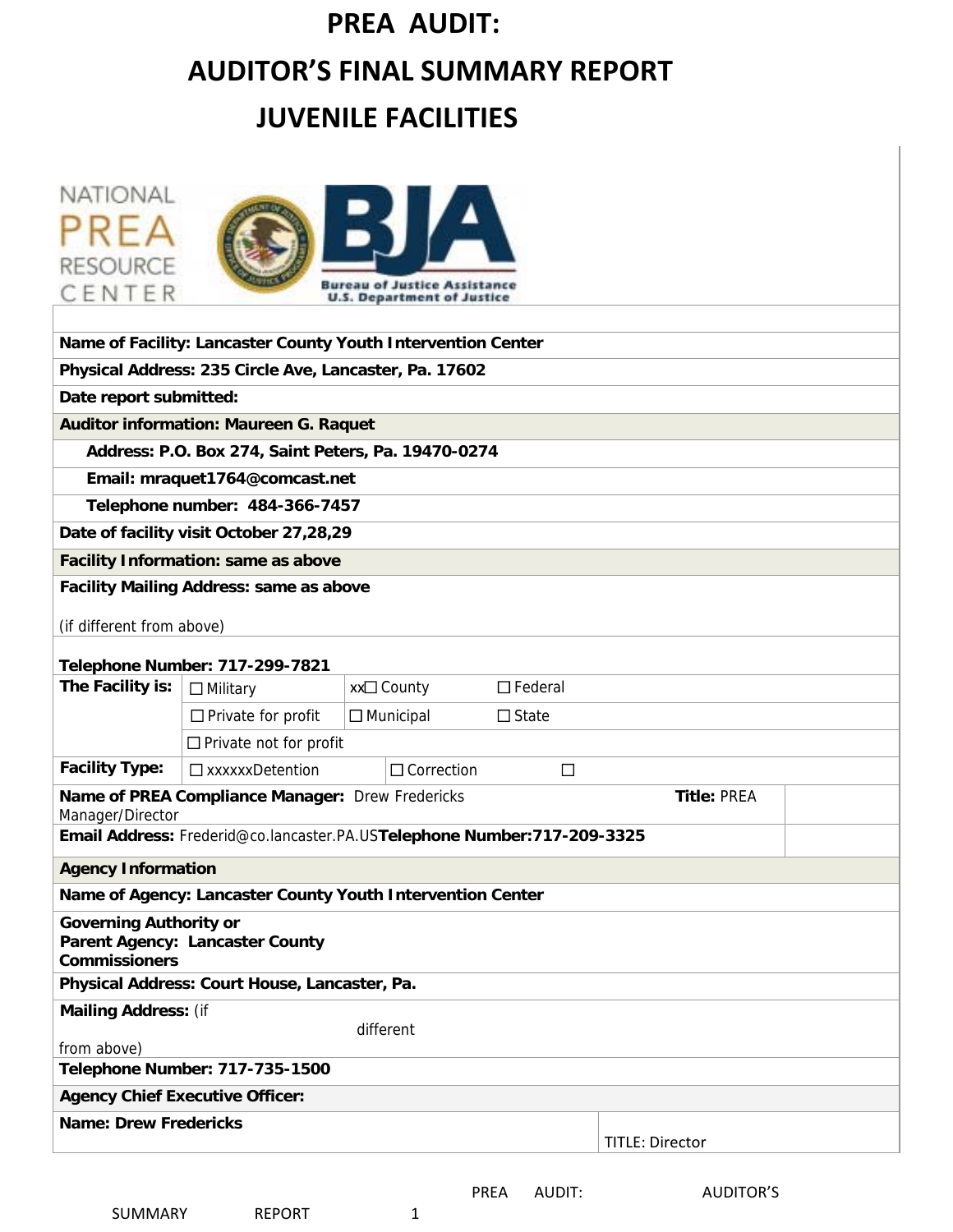|                                           | <b>Telephone</b> |                        |
|-------------------------------------------|------------------|------------------------|
| <b>Email Address:</b> s/a                 |                  | s/a                    |
|                                           | Number:          |                        |
| <b>Agency Wide PREA Coordinator</b>       |                  |                        |
| <b>Name:</b> Claudia Shank                | Title:           | PREA Coordinator/Asst. |
|                                           |                  | Solicitor              |
|                                           | <b>Telephone</b> |                        |
| Email Address: clshank@co.lancaster.pa.us |                  | 717-735-1585           |
|                                           | Number:          |                        |

#### **AUDIT FINDINGS**

NARRATIVE: The Lancaster County Youth Intervention Center was built in 2001 and occupied in March of 2002. It is a County run Juvenile Detention Center and Shelter, in the City of Lancaster, Pa. Prior to this date, the Detention Center was housed in Barnes Hall, which was an antiquated building often suffering from overcrowding. The program consists of a 96 bed center, divided into 5 wings or units. The units each have two 12 bed sections: in Detention, two units of 24 are designated male and one 12 bed unit is female. There is a 24 bed shelter for both delinquent and dependent children. The Shelter unit has a boy's section and a girl's section. A residential weekend diversion program, entitled PULSE, is also conducted in a section of one of the units. Two additional 24 bed units are currently not being used to house children, but serve as office space for the Office of Children and Youth. It is completely locked off from the rest of the center, but would allow for expansion if needed.

During the past year, 10-1-13 thru 10-1-14 there were 389 Detention admissions, 337 Male and 52 female ranging in age from 10-21. The average stay was 13 days. The Shelter program had 142 admissions in the same time period, with 68 males and 74 females. The average stay in Shelter was 18 days. The PULSE weekend program had 21 male admissions, and begins on Friday PM and finishes on Sunday PM. The children are Court Ordered for 5 weekends. The Youth Intervention Center contracts with approximately 15 other Pennsylvania Counties to house Detention residents. The majority of these admissions are from neighboring York and Lebanon Counties.

The facility is run by the Director, Drew Fredericks, and reports directly to the County Commissioners. It is licensed by the Pa. Department of Public Welfare. There are 146 full time and part time employees, as well as contracted employees in the Medical/Behavioral Health (Prime Care) and Educational Units (Lancaster City Schools). The Food Service (Aramark) and its employees are also contracted. The direct care or line staff are both full and part time, and work permanent shifts. The units are staffed by both male and female staff. The Youth Intervention Center has extensive community involvement with over 178 volunteers, who do gardening, writing circle, health and wellness and a variety of other programs.

**DESCRIPTION OF FACILITY CHARACTERISTICS**: The one story, 92,324 square foot building was built in 2001 and is on a 9.06 acre campus that is located within the City of Lancaster, Pa. The front door opens to a very large vestibule that is decorated with the residents' art work. This is the entry used by those attending Court in the Hearing Room. This is also the Administrative/Office area with a Training Room for staff and a conference room. The secure area of the building contains the three living units of two twelve beds sections each. They have single rooms, with built in beds, and a long narrow window. There is also a window in the door. They open onto a common area, which houses a counseling/supervisors' office as well as a separate television room. The bathrooms contain both showers and toilets. The Shelter Pod is nonsecure and self-contained with a dining room and a separate intake area. There are seven classrooms, a library, a chapel, as well as a Multi-Purpose Room, a gymnasium and a courtyard is also available for both Detention and Shelter children with a vegetable garden and outside recreation. The Detention Unit has a Dining Room with attached kitchen, where the different units eat at different times. There is a separate medical unit with private areas for examination and an Intake/drive in sally port. There is a control room with video monitors, manned round the clock by security officers. Both exterior and interior doors are buzzed open by security. There is a key override. The original design of the building had a control room in each unit, but they are not in use. The unit used for the PULSE Weekend Program has large comfortable furniture, bean bags, and is decorated to allow for group counseling and other group activities.

#### **SUMMARY OF AUDIT FINDINGS:**

The audit was conducted on October 27, 28 and 29, 2014 .It commenced with a brief entrance interview with the Director, the PREA Coordinator, and several other Administrative staff. It was followed by a tour of all areas of the facility. The facility was very clean and well maintained. Staff throughout the facility, including the medical, educational, kitchen, janitorial and line staff were questioned about their areas and responsibilities. PREA Posters and reporting information was posted throughout the facility. PREA drop boxes were located in the Detention Dining Room, Shelter Unit Vestibule and the Main Lobby. Following the tour, staff and residents were interviewed individually about PREA and all were well aware of the Zero Tolerance Policy, their reporting requirements and various methods to report. I interviewed the following staff: Director/PREA Manager, PREA Coordinator, Shelter Program Director, Training Coordinator, Business Administrator, PULSE Program Director, a Nurse, MH Counselor, a Teacher's Aide, A volunteer, Specialized and Random Staff (16) from all three shifts ( a total of 26 staff) and 14 Residents, from all living units. During the dates of my visit, there were 23 residents in Shelter and 25 residents in Detention. At that time, there were no identified LGBTI residents. I also reviewed the files of all of residents who were interviewed, and 16 staff files.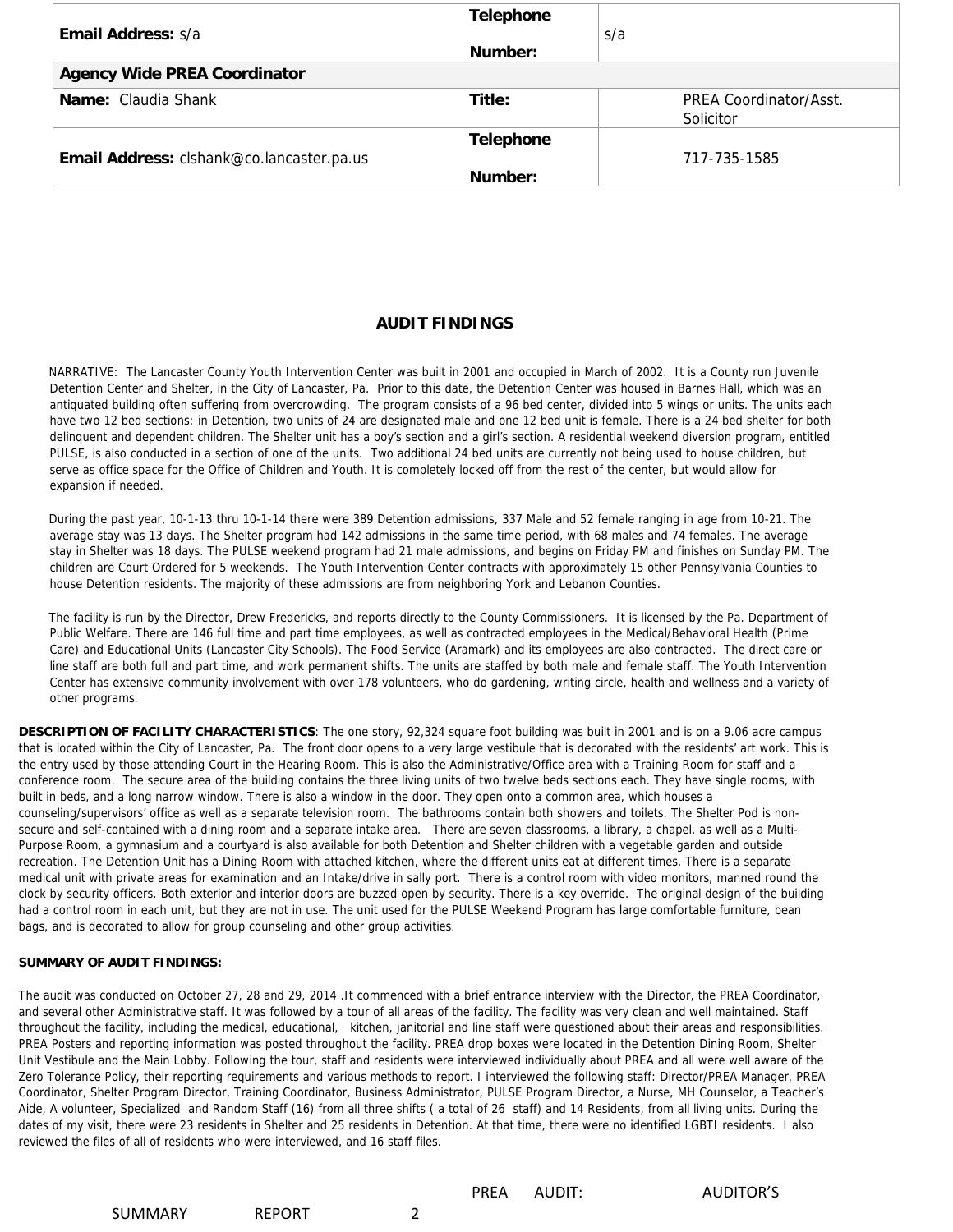Residents have several means to contact independent agencies to report instances of sexual abuse and/or sexual harassment. One is a Hotline to the Lancaster County YWCA, a 24 hour hotline for crisis support and a Rape Crisis Center. This is a dedicated phone in a private room (the Hearing Room), away from the living units. All staff and children were well aware of this phone, and it has been used. There are also confidential drop boxes in each unit, which are checked daily. Addresses and phone numbers for written reports to the YWCA are posted throughout the center in both languages. Prior to the on-site visit, I spoke to a representative from the YMCA, who confirmed both the services provided to the Center, as well as the fact that there were no ongoing issues of any kind of sexual abuse or harassment, that they were aware of. The residents all have the opportunity to receive visits from parents once a week, and a phone call at least twice a week. Overall, the residents have been given every avenue to report, and the Center exceeds this standard.

The facility has had 1 allegation of staff sexual harassment and 2 allegations of staff sexual abuse, in the past twelve month period. The sexual harassment and one of the sexual abuse allegations were properly reported and investigated and were unfounded. The second sexual abuse allegation was reported while the audit was being conducted and was handled properly and was being investigated by the Lancaster County Detectives. I was able to interview the resident making the allegation and all staff involved. All policy and procedure were followed.

Prior to the on site visit during almost weekly phone calls, the PREA Manager/Director and the Auditor discussed specific actions in regard to some policies and practices. Many of these were small additions to policy and were completed by the time of the visit and were provided to the Auditor at that time. Upon completion of the on-site portion of the Audit, an exit interview was conducted with several Administrators and upper level staff. They were advised that they met most standards and that additional documentation would be required prior to the initial report to ensure that the policy and procedure were in practice for an additional month, due to the implementation of the PREA Policy and procedure occurring shortly before the on-site portion of the Audit. All additional documentation that was requested, was received during the agreed upon timeframe. Therefore, all standards have been met, with one standard being exceeded.

Number of standards exceeded: 1

Number of standards met: 40

Number of standards not met: 0

# **Standard 115.311 Zero Tolerance of Sexual Abuse and sexual harassment; PREA coordinator**

Exceeds Standard (substantially exceeds requirement of standard)

XXX Meets Standard (substantial compliance; complies in all material ways with the standard for the relevant review period)

□ Does Not Meet Standard (requires corrective action)

#### **Auditor comments, including corrective actions needed if does not meet standard**

I have reviewed both the policy and interviewed the PREA Coordinator, the County Asst. Solicitor, and PREA Manager, the Youth Center Director. Both have adequate time to devote to PREA. Interviews with 26 staff and 13 residents confirmed that all were aware of and had been trained or educated in the Zero Tolerance Policy, as were the numerous staff and residents questioned throughout the tour.

## **Standard 115.312 Contracting with other entities for the confinement of residents**

 $\Box$  Exceeds Standard (substantially exceeds requirement of standard)

xxx Meets Standard (substantial compliance; complies in all material ways with the standard for the relevant review period)

□ Does Not Meet Standard (requires corrective action)

SUMMARY REPORT 3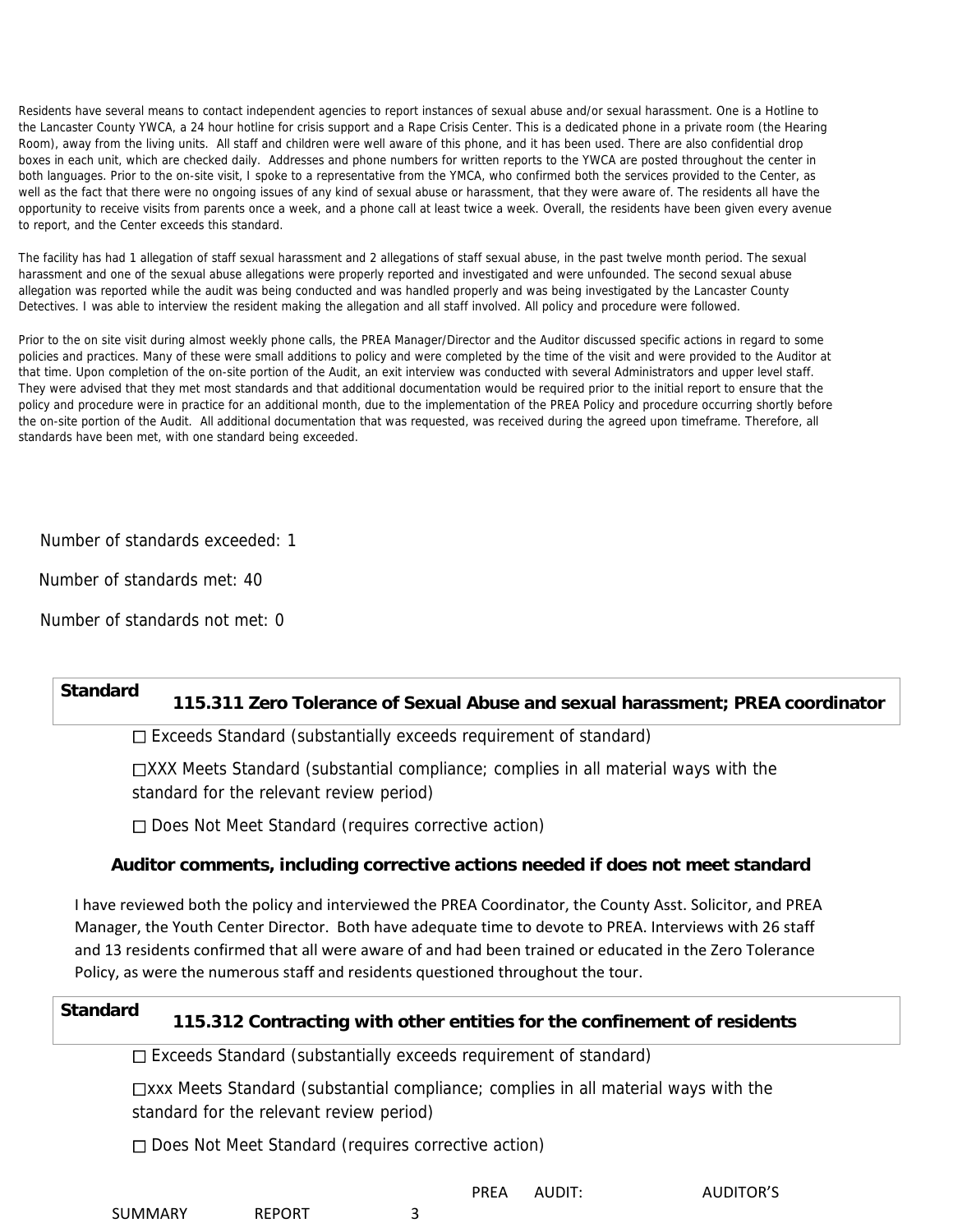#### **Auditor comments including corrective actions needed if does not meet standard**

NA ‐Facility does not contract with other entities for confinement of residents

# **Standard 115.313 Supervision and Monitoring**

Exceeds Standard (substantially exceeds requirement of standard)

XXXMeets Standard (substantial compliance; complies in all material ways with the standard for the relevant review period)

□ Does Not Meet Standard (requires corrective action)

#### **Auditor comments, including corrective actions needed if does not meet standard**

Interviews with the Director and Shelter Supervisor confirm that the Center meets the Pa. Department of Public Welfare 3800 regulations ratios of 1:6 and 1:12. This exceeds the PREA standard. There were no exceptions to this and my review of the Licensing and Inspection Summary from DPW did not reveal any non‐compliance. My tour of the facility confirmed appropriate ratio and proper supervision and use of video monitoring in the common areas. I also reviewed staff schedules and policy for compliance. Whereas unannounced rounds are conducted several times throughout the shift by a supervisor and verified by video (that I reviewed), upper and middle level managers do not document the rounds they conduct. At time of exit interview, I requested one month of documented unannounced rounds by mid and upper level supervisors be submitted to me prior to the initial report to comply with standard. The requested documentation was subsequently received, as requested, so that this standard has been met.

### **Standard 115.315 Limits to Cross Gender Viewing and Searches**

Exceeds Standard (substantially exceeds requirement of standard)

 $\Box$  XXXMeets Standard (substantial compliance; complies in all material ways with the standard for the relevant review period)

Does Not Meet Standard (requires corrective action)

#### **Auditor comments, including corrective actions needed if does not meet standard**

I interviewed the 26 staff including the PREA Coordinator and Manager. I also interviewed 13 random residents. All confirmed that there are no cross gender viewing and/or searches. Signs for knock and announce are posted. The policy and the variant search form meet standard and the staff have been trained in its use. Shower policy is in place that does not allow for any cross gender viewing. During the tour, the policy was demonstrated and questions of random staff and residents confirmed that there are no deviations.

.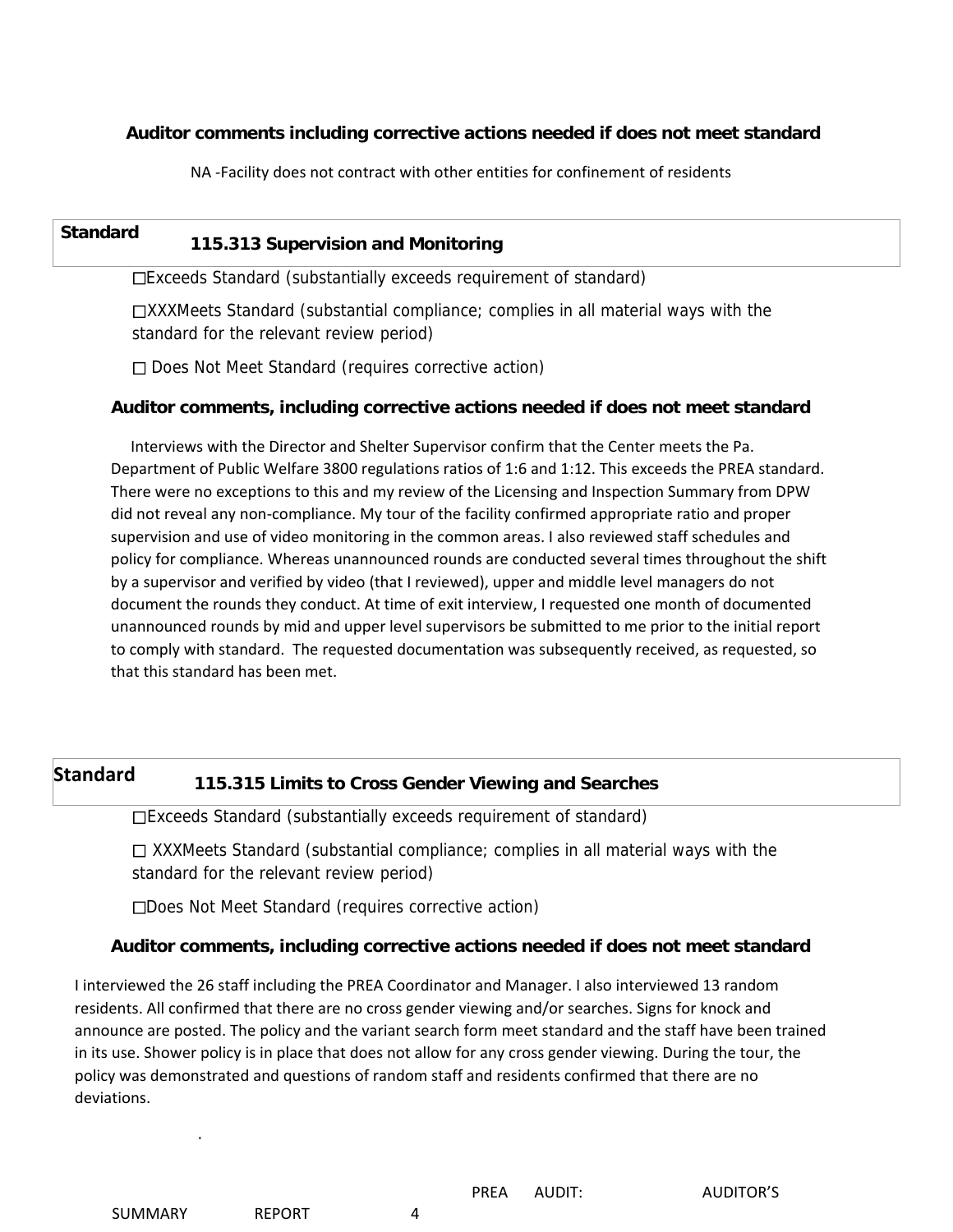#### **Standard 115.316 Residents with disabilities and residents who are limited English Proficient**

 $\square$  Exceeds Standard (substantially exceeds requirement of standard)

 $\Box$  XXXMeets Standard (substantial compliance; complies in all material ways with the standard for the relevant review period)

 $\Box$  Does Not Meet Standard (requires corrective action)

#### **Auditor comments, including corrective actions needed if does not meet standard**

All pamphlets, handbooks, posters, etc. are in both Spanish and English. There is a county contract for interpreters, if needed, and many bi-lingual staff. I interviewed one resident whose first language is Spanish. There are procedures in place and accommodations for disabilities. I saw this during the tour of the facility, as well as reviewing policy and uploaded documents. An interview with the director confirmed the assistance of the Teachers for children with cognitive disabilities.

#### **STANDARD 115.317 Hiring and Promotion Decisions**

Exceeds Standard (substantially exceeds requirement of standard)

 $\Box$  XXXMeets Standard (substantial compliance; complies in all material ways with the standard for the relevant review period)

Does Not Meet Standard (requires corrective action)

#### **Auditor comments, including corrective actions needed if does not meet standard**

I reviewed the PREA Policy and the uploaded County HR policy. I also interviewed the Director/PREA Manager, PREA Coordinator, as well as the Center Contract/Personnel Administrator.

#### **STANDARD 115.318 Upgrades to Facilities and Technologies**

Exceeds Standard (substantially exceeds requirement of standard)

XXX Meets Standard (substantial compliance; complies in all material ways with the standard for the relevant review period)

 $\Box$  Does Not Meet Standard (requires corrective action)

#### **Auditor comments, including corrective actions needed if does not meet standard**

There have been no upgrades to the facility or technology since August 2012**.** 

| SUMMARY | <b>REPORT</b> |  |
|---------|---------------|--|
|         |               |  |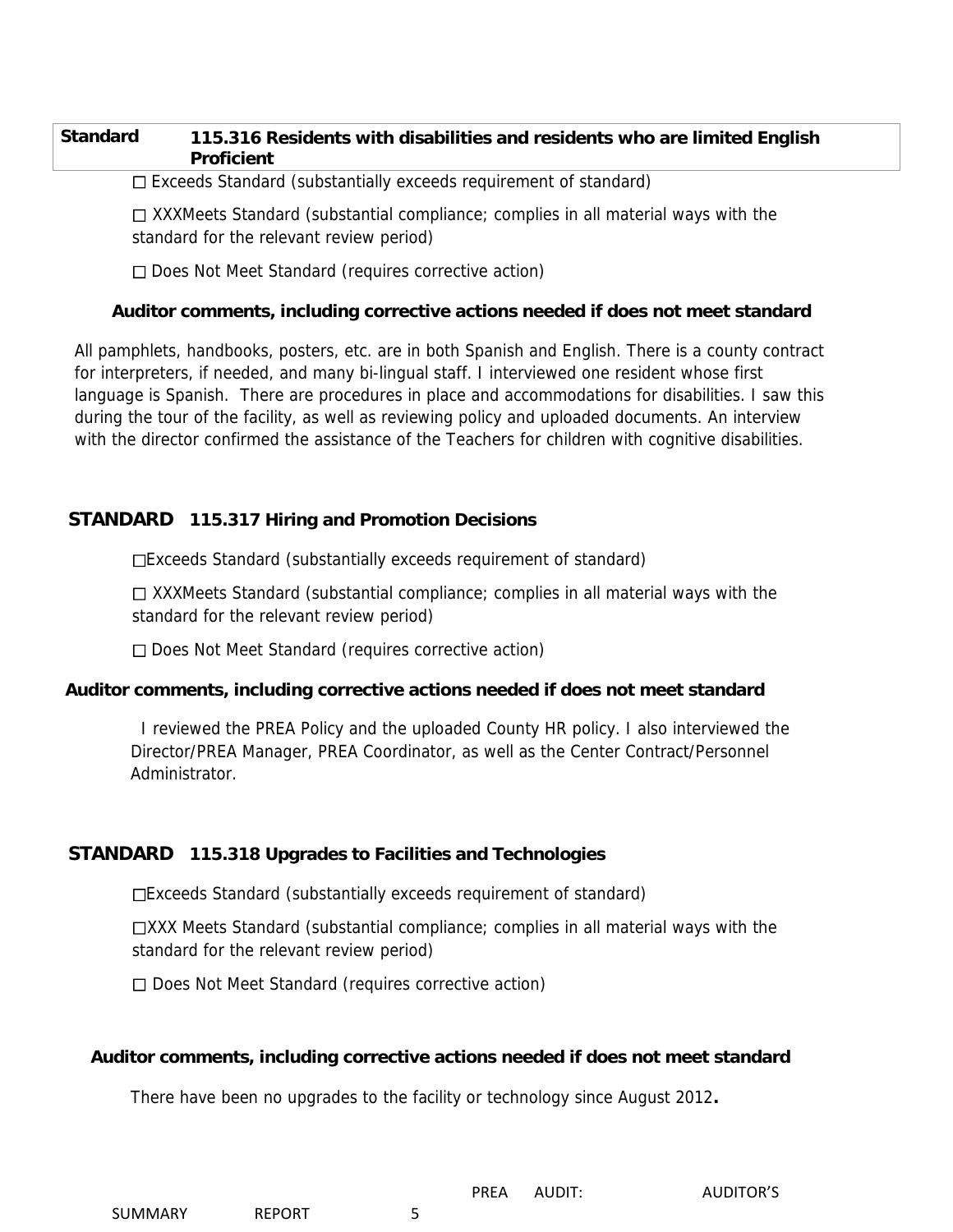#### **STANDARD 115.321 Evidence and protocol and forensic medical examinations**

Exceeds Standard (substantially exceeds requirement of standard)

XXX Meets Standard (substantial compliance; complies in all material ways with the standard for the relevant review period)

 $\Box$  Does Not Meet Standard (requires corrective action)

#### **Auditor comments, including corrective actions needed if does not meet standard**

The Center does not conduct criminal investigations or forensic medical exams. There are MOUs with the Lancaster County Detectives, the Lancaster City Police and Lancaster General Hospital.

#### **STANDARD 115.322 Policies to ensure referrals of allegations for investigations**

Exceeds Standard (substantially exceeds requirement of standard)

 $\Box$  XXX Meets Standard (substantial compliance; complies in all material ways with the standard for the relevant review period)

 $\Box$  Does Not Meet Standard (requires corrective action)

#### **Auditor comments, including corrective actions needed if does not meet standard**

Both PREA Policy and Center Policy were reviewed as well as incident reports and files. Both Pa. CPSL (Child Protective Services Law) and Pa. DPW (Department of Public Welfare) 3800 regulations, require timely reporting. Interviews of Director and a Resident who reported, confirm practice. During on-site, an allegation was made and reported. The Lancaster County Detectives were on-site conducting an investigation.

#### **STANDARD 115.331 Employee training**

Exceeds Standard (substantially exceeds requirement of standard)

XXX Meets Standard (substantial compliance; complies in all material ways with the standard for the relevant review period)

□ Does Not Meet Standard (requires corrective action)

#### **Auditor comments, including corrective actions needed if does not meet standard**

I reviewed the curriculum, and the documentation of training during the pre-audit review. I reviewed the test that the staff take to ensure understanding of the training. I interviewed 25 staff and reviewed 16 staff files. All staff interviewed were able to discuss their training and responsibilities.

| SUMMARY<br><b>REPORT</b> |  |
|--------------------------|--|
|--------------------------|--|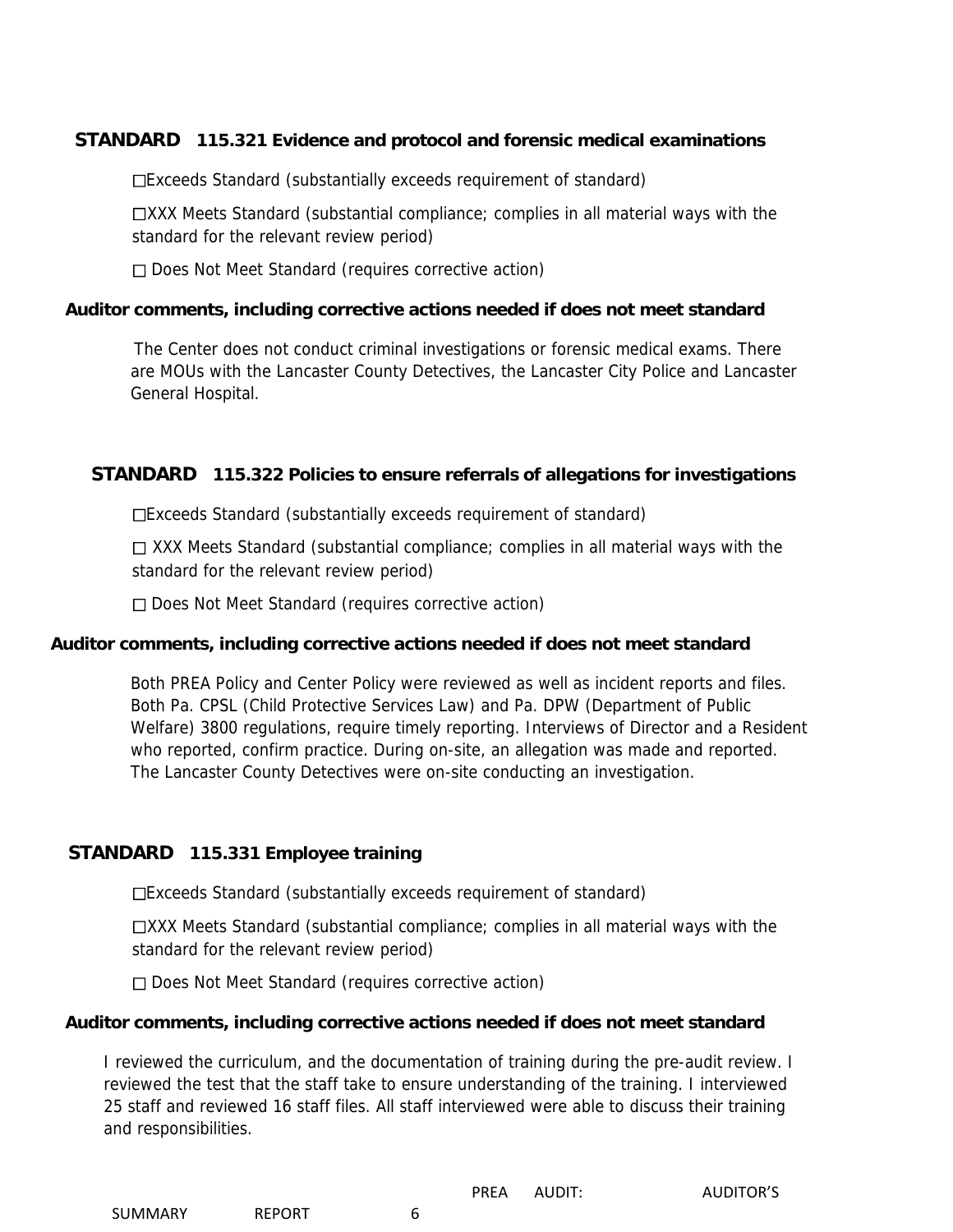#### **STANDARD 115.332 Volunteer and Contractor Training**

Exceeds Standard (substantially exceeds requirement of standard)

XXX Meets Standard (substantial compliance; complies in all material ways with the standard for the relevant review period)

 $\Box$  Does Not Meet Standard (requires corrective action)

#### **Auditor comments, including corrective actions needed if does not meet standard**

I reviewed the volunteer and contractor training and interviewed a volunteer and a contractor. Both were aware of the Center Zero Tolerance Policy and their reporting responsibilities. I verified 178 volunteer acknowledgement forms of PREA training.

#### **STANDARD 115.333 Resident Education**

 $\Box$  Exceeds Standard (substantially exceeds requirement of standard)

□ XXX Meets Standard (substantial compliance; complies in all material ways with the standard for the relevant review period)

 $\Box$  Does Not Meet Standard (requires corrective action)

#### **Auditor comments, including corrective actions needed if does not meet standard**

At the time of the Audit, all 48 residents had received education and the interviews of the residents confirmed that the education was comprehensive, age appropriate and that they understood it. However only the residents, who were admitted after 10-1-14, were advised at Intake and received their education in a timely manner. The initial practice called for subsequent 30 day education, however this was corrected and changed to 10 day during the on-site. Therefore, one month of documentation that children were receiving information at Intake and that they are receiving additional 10 day education will be provided prior to the initial report in order to meet standard. The education and curriculum is comprehensive. Additionally, the Center will be providing Sexual Abuse Group Education the first of each month in each unit as a refresher and the children will test out. At the time of the next audit, this should be an area where the center exceeds the standard. Requested documentation has been received as requested, demonstrating compliance with standard.

#### **STANDARD 115.334 Specialized Training: Investigations**

Exceeds Standard (substantially exceeds requirement of standard)

xxx Meets Standard (substantial compliance; complies in all material ways with the standard for the relevant review period)

 $\Box$  Does Not Meet Standard (requires corrective action)

#### **Auditor comments, including corrective actions needed if does not meet standard**

|                |               | <b>PREA</b> | AUDIT: | <b>AUDITOR'S</b> |
|----------------|---------------|-------------|--------|------------------|
| <b>SUMMARY</b> | <b>REPORT</b> |             |        |                  |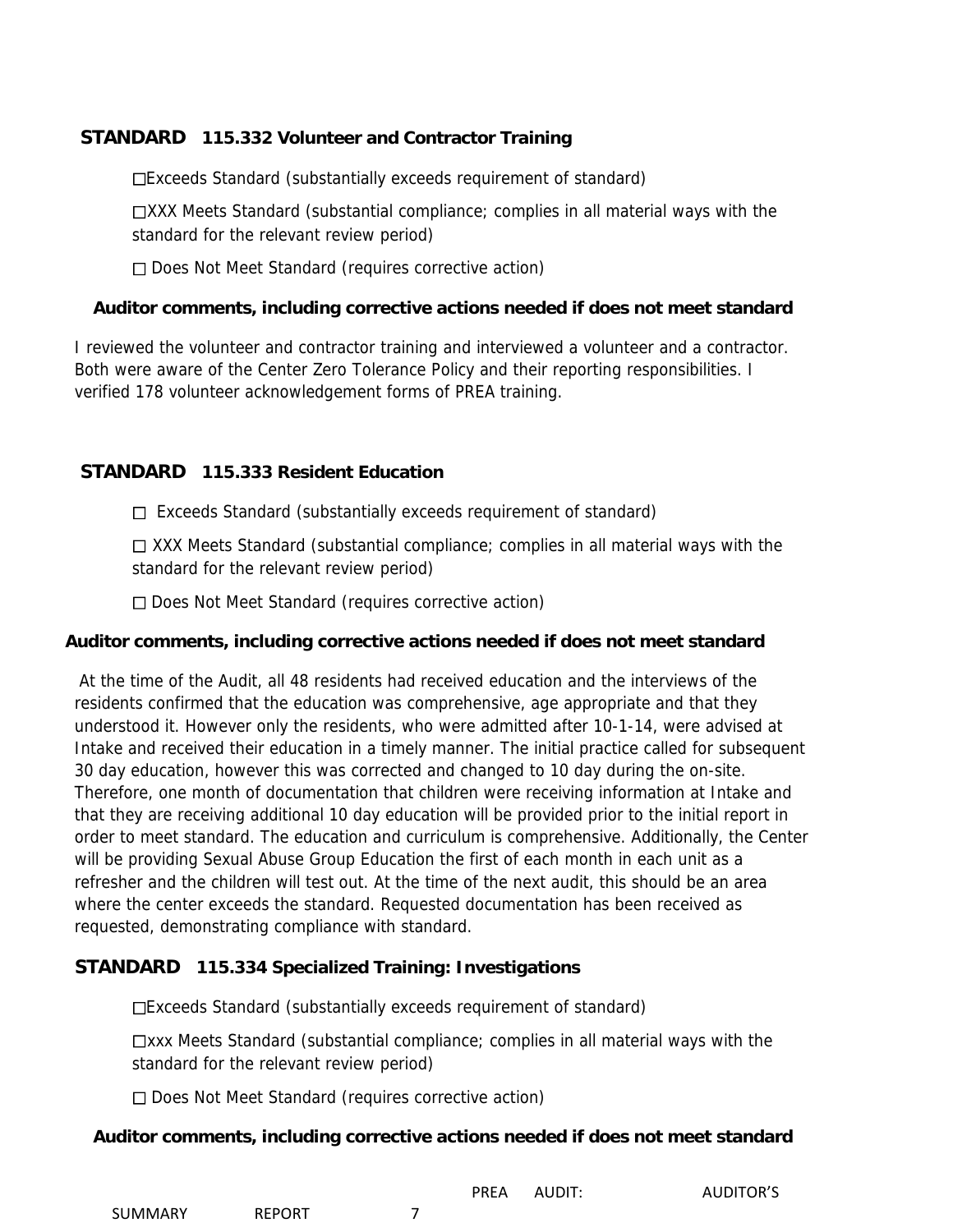The staff do not conduct investigations and have not received specialized training in order to do so. They have all received first responder training. I reviewed MOUs with both the Lancaster County Detectives as well as Lancaster City P.D. Interview with the Director/PREA Manager and the PREA Coordinator verify and ongoing cooperative relationship with the above.

#### **STANDARD 115.335 Specialized Training: Medical and mental health care.**

Exceeds Standard (substantially exceeds requirement of standard)

XXX Meets Standard (substantial compliance; complies in all material ways with the standard for the relevant review period)

 $\Box$  Does Not Meet Standard (requires corrective action)

#### **Auditor comments, including corrective actions needed if does not meet standard**

Forensic exams are conducted at Lancaster General Hospital. The Center does not conduct Forensic exams. The medical staff are contracted from PrimeCare. 100% of them were trained. I reviewed training logs and interviewed both a nurse and a mental health counselor. I also reviewed their files. The specialized training included detecting and responding to sexual abuse, interviewing, evidence protection and reporting, as well as the general training for all employees.

#### **STANDARD 115.341 Obtaining Information from residents**

Exceeds Standard (substantially exceeds requirement of standard)

XXX Meets Standard (substantial compliance; complies in all material ways with the standard for the relevant review period)

 $\Box$  Does Not Meet Standard (requires corrective action)

#### **Auditor comments, including corrective actions needed if does not meet standard**

During the pre-Audit, the Health and Safety Assessment that is conducted by the nurses was submitted to meet this standard. It did not assess all 11 areas that the standard requires, so a new Vulnerability assessment was adopted and its use started immediately prior to the on-site audit. It is an objective instrument that takes all 11 areas into consideration. By the time of the on-site audit, the Assessment had been administered to all 48 residents, however, not at admission. Therefore, in order to be in compliance with this standard, an additional month of assessments need to be conducted and documentation of such submitted to the auditor, prior to the initial report. A review of all 48 resident files verified the proper use of the instrument. Interviews with a supervisor responsible for administering the instrument and the training coordinator verified appropriate use. Additional documentation has been received to meet this standard.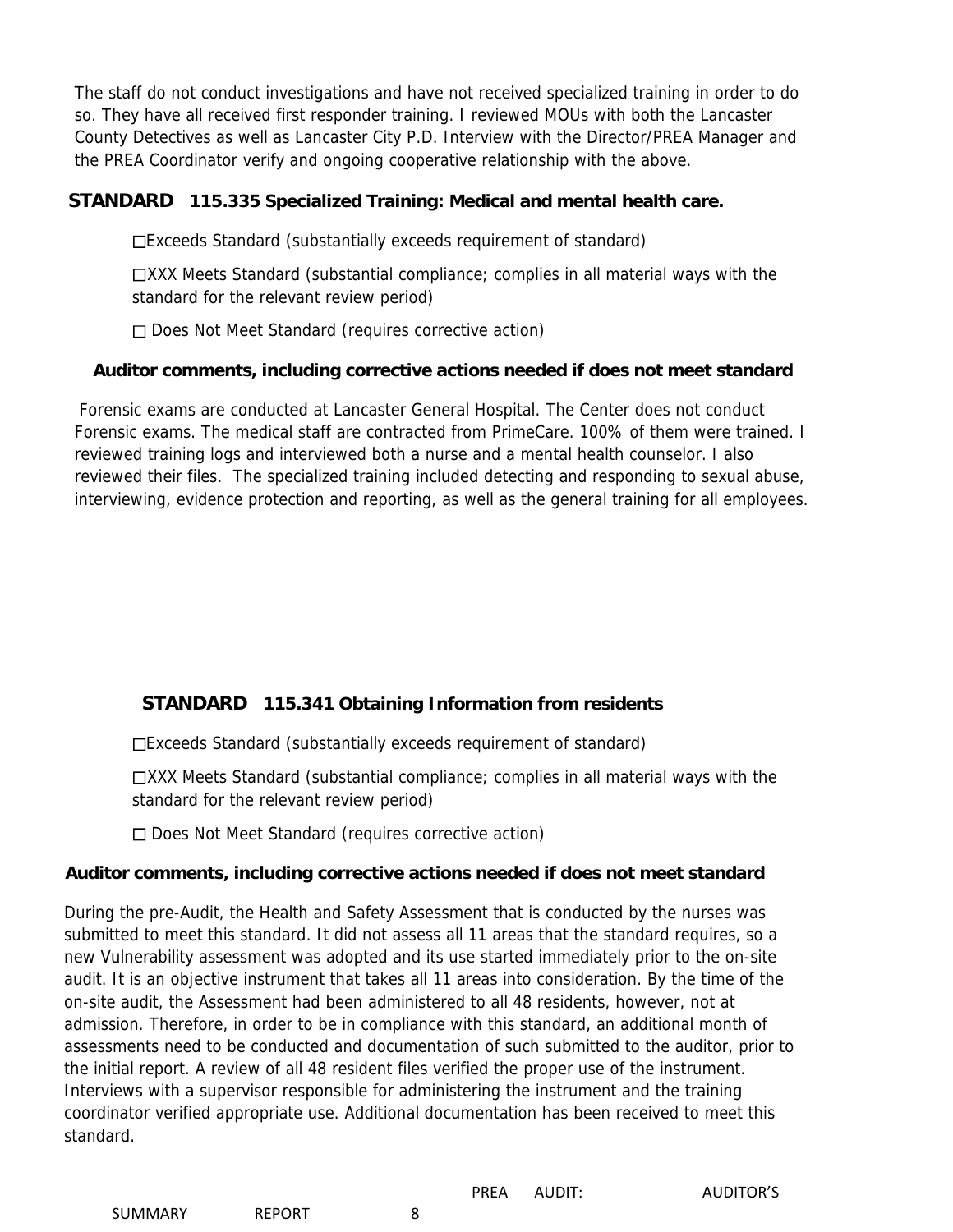#### **STANDARD 115.342 Placement of Residents in housing, bed, program, education and work assignments**

Exceeds Standard (substantially exceeds requirement of standard)

XXX Meets Standard (substantial compliance; complies in all material ways with the standard for the relevant review period)

 $\Box$  Does Not Meet Standard (requires corrective action)

#### **Auditor comments, including corrective actions needed if does not meet standard**

I interviewed supervisors responsible for the housing decisions, as well as the director and reviewed documents that support the proper use of the vulnerability assessment to inform housing decisions. During the tour, I viewed the rooms that are used for vulnerable or aggressive residents. Education would not be effected, and there are no work assignments.

#### **STANDARD 115.351 Resident Reporting**

XXX Exceeds Standard (substantially exceeds requirement of standard)

 $\Box$  Meets Standard (substantial compliance; complies in all material ways with the standard for the relevant review period)

 $\Box$  Does Not Meet Standard (requires corrective action)

#### **Auditor comments, including corrective actions needed if does not meet standard**

There are many ways to report, including a private dedicated phone line to the YWCA of Lancaster, PREA drop boxes throughout the facility, a Grievance Policy, reporting to staff and visiting/telephone calls with parents/guardians and attorney communication. I used the phone during the tour and it connected me to the YWCA. There were bi-lingual posters with instructions on reporting throughout. Interviews of 13 residents, including a child who had reported, and 26 staff demonstrated that they all know how to report, and that residents receive that information upon admission. In fact more than two children during the interview, recited the reporting phone number to me. The center has provided the residents every possible avenue to report.

PREA AUDIT: AUDITOR'S

SUMMARY REPORT 9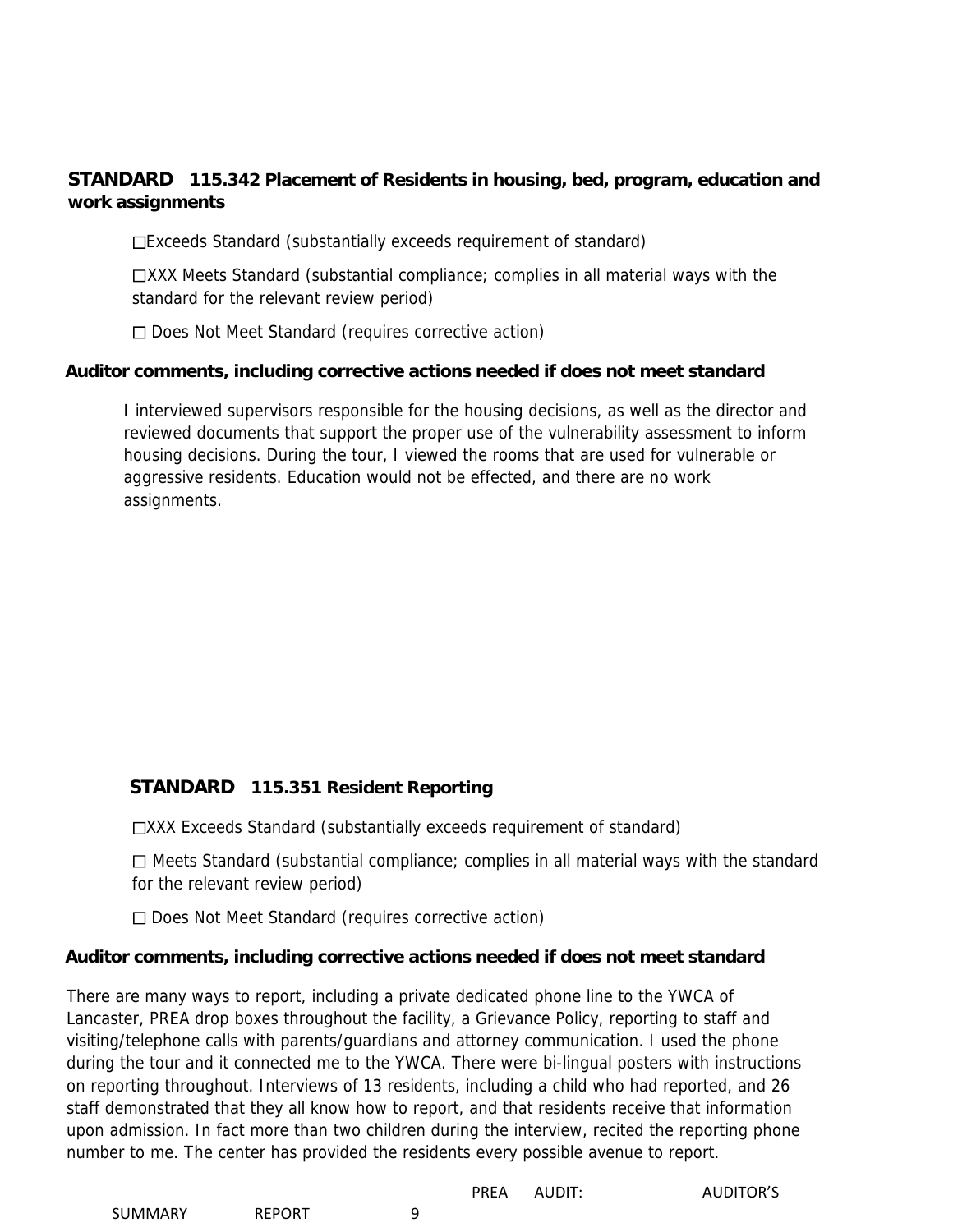#### **STANDARD 115.352 Exhaustion of Administrative Remedies**

Exceeds Standard (substantially exceeds requirement of standard)

XXX Meets Standard (substantial compliance; complies in all material ways with the standard for the relevant review period)

 $\Box$  Does Not Meet Standard (requires corrective action)

#### **Auditor comments, including corrective actions needed if does not meet standard**

There is a grievance procedure that is required by Pa. DPW 3800 regulations and is given to each child during Intake and also parents/guardians. This is checked during the DPW annual inspection. A review of the LIS, showed there were no exceptions to this practice/policy. Policy and child interviews confirm practice is consistent with policy.

#### **STANDARD 115.353 Resident Access to outside support services and legal representation**

Exceeds Standard (substantially exceeds requirement of standard)

 $\Box$  XXX Meets Standard (substantial compliance; complies in all material ways with the standard for the relevant review period)

□ Does Not Meet Standard (requires corrective action)

#### **Auditor comments, including corrective actions needed if does not meet standard**

I reviewed a policy for visiting and phone calls to parents/guardians and attorneys. All children interviewed (13) confirmed that they can see parents at least once a week, can call parents at least twice a week and can call their attorneys or can have their attorneys call them. DPW regulations mandate visits and telephone calls .I spoke to a representative from YWCA of Lancaster County, who man the hotlines and provide outside support as a victim advocate and through counseling. A reporting child indicated that she used the hotline and someone from the agency came to the Center to interview her and describe the support services available.

#### **STANDARD 115.354 Third Party Reporting**

Exceeds Standard (substantially exceeds requirement of standard)

 $\Box$  XXX Meets Standard (substantial compliance; complies in all material ways with the standard for the relevant review period)

□ Does Not Meet Standard (requires corrective action)

#### **Auditor comments, including corrective actions needed if does not meet standard**

| AUDIT:<br>PREA |
|----------------|
|                |

AUDITOR'S

| SUMMARY<br>REPORT | 10 |
|-------------------|----|
|-------------------|----|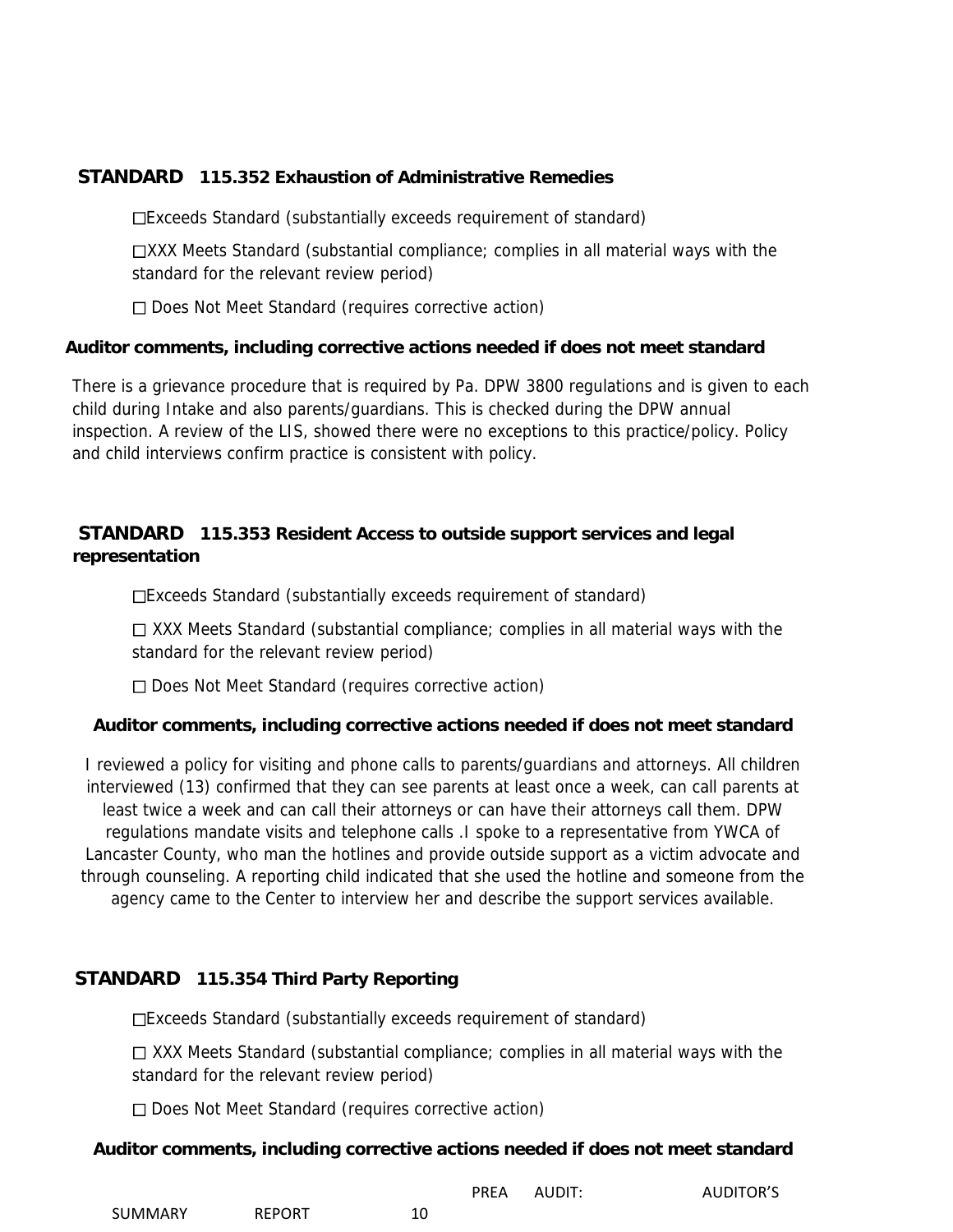The uploaded PREA policy outlines third party reporting. The Lancaster County Youth Intervention website describes the avenues for third party reporting. It is also posted in the foyer and in the visiting areas of the Center. All residents interviewed (13), and all staff interviewed (26) were aware of the policy and the ability to use third party reporting

#### **STANDARD 115.361 Staff and agency reporting duties**

Exceeds Standard (substantially exceeds requirement of standard)

XXXX Meets Standard (substantial compliance; complies in all material ways with the standard for the relevant review period)

 $\Box$  Does Not Meet Standard (requires corrective action)

#### **Auditor comments, including corrective actions needed if does not meet standard**

The Pa. CPSL requires all staff to be mandatory reporters. DPW 3800 requires training in mandatory reporting responsibilities as part of the 40 hour new staff orientation. Review of the DPW LIS and the staff files confirm that all staff receive this training. Interviews with staff (26) a random volunteer and a random contractor confirm that all staff are knowledgeable of their mandated reporter responsibilities. YC policy supports this.

#### **STANDARD 115.362 Agency protection duties**

Exceeds Standard (substantially exceeds requirement of standard)

XXXX Meets Standard (substantial compliance; complies in all material ways with the standard for the relevant review period)

□ Does Not Meet Standard (requires corrective action)

#### **Auditor comments, including corrective actions needed if does not meet standard**

Interviewed the Director and 25 other staff. All knew their responsibilities, and policy reflects it, however there have been no reports of imminent abuse in the past 12 months.

#### **STANDARD 115.363 Reporting to other confinement facilities**

Exceeds Standard (substantially exceeds requirement of standard)

 $\Box$  XXXMeets Standard (substantial compliance; complies in all material ways with the standard for the relevant review period)

 $\Box$  Does Not Meet Standard (requires corrective action)

#### **Auditor comments, including corrective actions needed if does not meet standard**

Review of policy shows compliance. Interview with Director confirms there have been no reports in the past 12 months. Pa. CPSL requires this reporting as well. If there was a report the director of the other facility would be notified and Child Line would be called.

| <b>SUMMARY</b> | <b>REPORT</b> |  |
|----------------|---------------|--|
|                |               |  |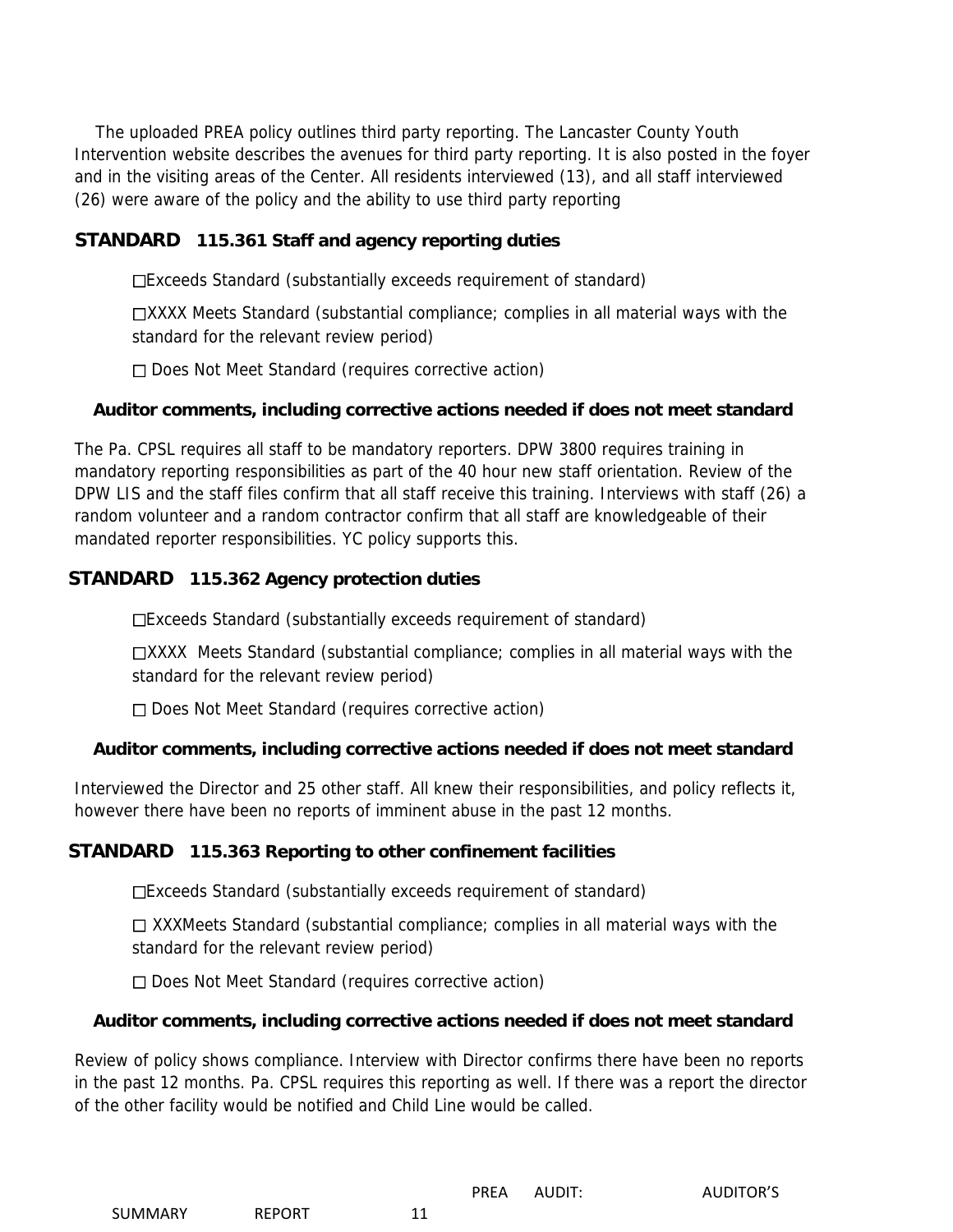#### **STANDARD 115.364 Staff first Responder duties**

Exceeds Standard (substantially exceeds requirement of standard)

XXX Meets Standard (substantial compliance; complies in all material ways with the standard for the relevant review period)

 $\Box$  Does Not Meet Standard (requires corrective action)

#### **Auditor comments, including corrective actions needed if does not meet standard**

Interviewed random staff, as well as two staff who acted as first responder. All staff could reiterate their duties according to policy, and what was actually done. The resident confirmed appropriate response. A review of the incident reports confirmed information received in interviews.

#### **STANDARD 115.365 Coordinated response**

Exceeds Standard (substantially exceeds requirement of standard)

 XXXMeets Standard (substantial compliance; complies in all material ways with the standard for the relevant review period)

□ Does Not Meet Standard (requires corrective action)

#### **Auditor comments, including corrective actions needed if does not meet standard**

Reviewed policy, interviewed Director and plan meets standard

#### **STANDARD 115.366 Preservation of ability to protect residents from contacts with abusers**

Exceeds Standard (substantially exceeds requirement of standard)

XXX Meets Standard (substantial compliance; complies in all material ways with the standard for the relevant review period)

 $\Box$  Does Not Meet Standard (requires corrective action)

#### **Auditor comments, including corrective actions needed if does not meet standard**

Interviewed the director. There are no unions or bargaining units or contracts that restrict the center from the ability to protect residents from contacts with abusers

|  | SUMMARY |  |
|--|---------|--|
|  |         |  |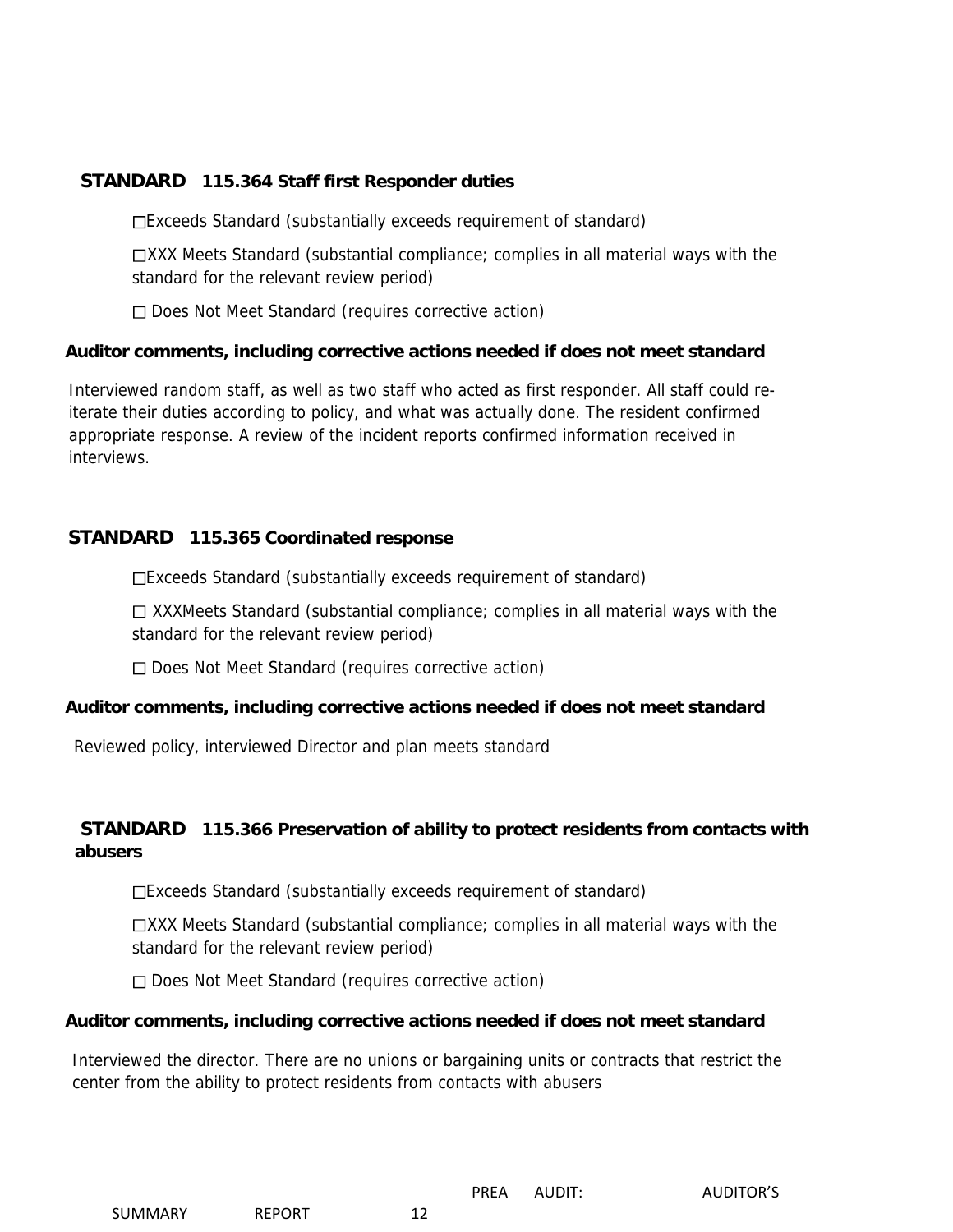#### **STANDARD 115.367 Agency protection from retaliation**

Exceeds Standard (substantially exceeds requirement of standard)

XXX Meets Standard (substantial compliance; complies in all material ways with the standard for the relevant review period)

 $\Box$  Does Not Meet Standard (requires corrective action)

#### **Auditor comments, including corrective actions needed if does not meet standard**

My interview with the Director/PREA Manager confirmed policy. He is responsible for receiving reports and monitoring retaliation. There have been no incidents in the past 12 months. Interviews with random staff confirm that they were aware that an incident of retaliation would be reported and to whom. A child interview stated there had been no retaliation for a report.

#### **STANDARD 115.368 Post-allegation protective custody**

Exceeds Standard (substantially exceeds requirement of standard)

 $\Box$  xxxMeets Standard (substantial compliance; complies in all material ways with the standard for the relevant review period)

 $\Box$  Does Not Meet Standard (requires corrective action)

#### **Auditor comments, including corrective actions needed if does not meet standard**

The facility does not use isolation for any purpose.

#### **STANDARD 115.371 Criminal and Administrative agency investigations**

Exceeds Standard (substantially exceeds requirement of standard)

XXX Meets Standard (substantial compliance; complies in all material ways with the standard for the relevant review period)

□ Does Not Meet Standard (requires corrective action)

#### **Auditor comments, including corrective actions needed if does not meet standard**

| SUMMARY | <b>REPORT</b> |  |
|---------|---------------|--|
|         |               |  |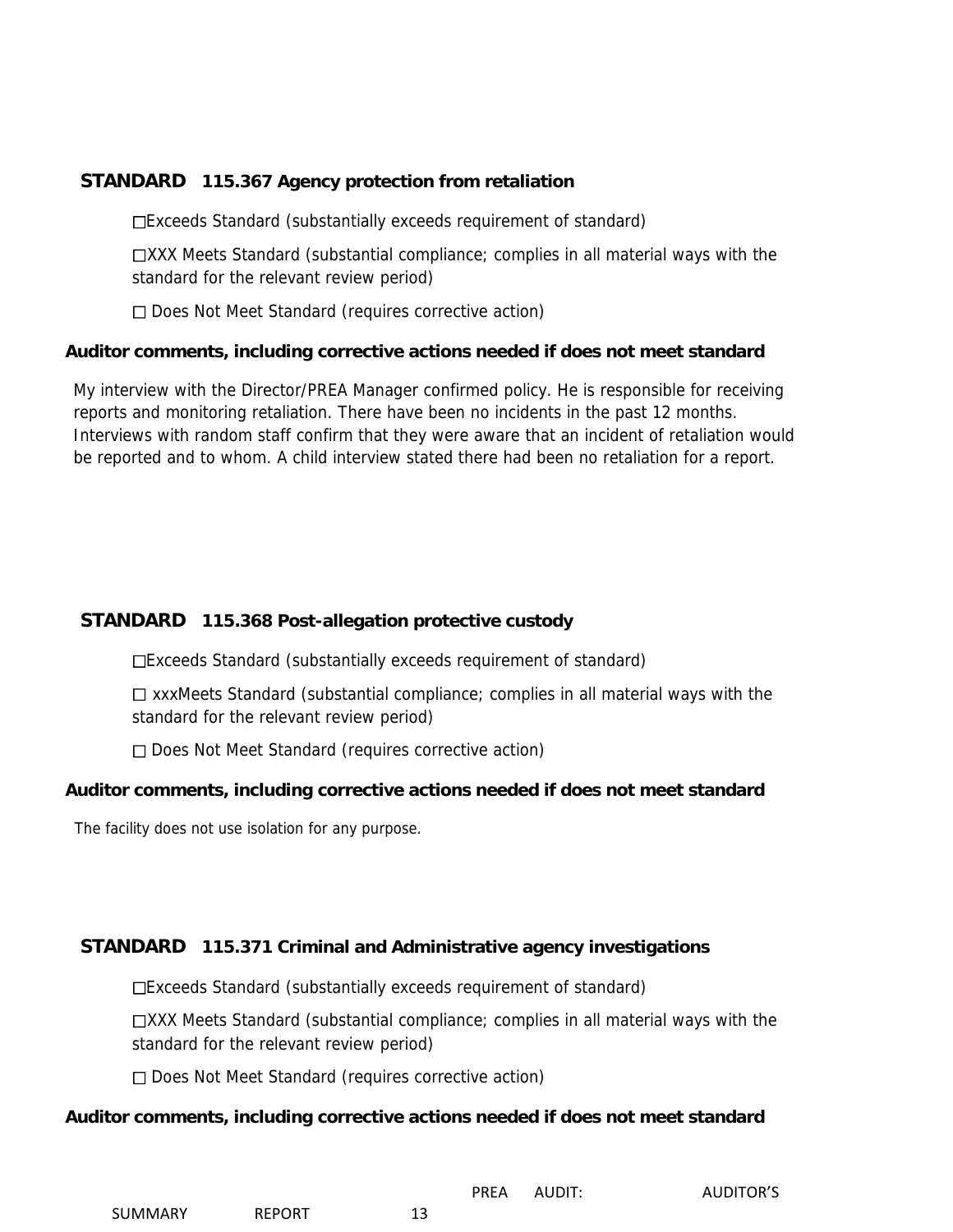The agency conducts limited administrative investigations. All criminal investigations are referred to a police agency. All reports are kept and were reviewed during audit.

#### **STANDARD 115.372 Evidentiary Standard for Administrative Investigations**

Exceeds Standard (substantially exceeds requirement of standard)

XXXX Meets Standard (substantial compliance; complies in all material ways with the standard for the relevant review period)

 $\Box$  Does Not Meet Standard (requires corrective action)

#### **Auditor comments, including corrective actions needed if does not meet standard**

The Center would only do investigations of sexual harassment if they did not rise to the criminal level, all other investigations are referred to and conducted by the Lancaster County Detectives or the Lancaster City Police. The Center has a long term and cooperative relationship with these agencies. Policy is explicit regarding reporting and interviews with the Director and PREA Coordinator confirm the above.

#### **STANDARD 115.373 Reporting to Residents**

Exceeds Standard (substantially exceeds requirement of standard)

XXX Meets Standard (substantial compliance; complies in all material ways with the standard for the relevant review period)

 $\Box$  Does Not Meet Standard (requires corrective action)

#### **Auditor comments, including corrective actions needed if does not meet standard**

Policy outlines notification of residents, however due to the short length of stay (13-18 days), the child is discharged prior to any investigation being concluded. Child Line does notify the victim by letter.

#### **STANDARD 115.376 Disciplinary sanctions for staff**

Exceeds Standard (substantially exceeds requirement of standard)

XXX Meets Standard (substantial compliance; complies in all material ways with the standard for the relevant review period)

 $\Box$  Does Not Meet Standard (requires corrective action)

#### **Auditor comments, including corrective actions needed if does not meet standard**

In the past 12 months there were no disciplinary sanctions, and no records to review. Policy reflects standard and is consistent with CPSL.

|                |               | <b>PREA</b> | AUDIT: | <b>AUDITOR'S</b> |
|----------------|---------------|-------------|--------|------------------|
| <b>SUMMARY</b> | <b>REPORT</b> | 14          |        |                  |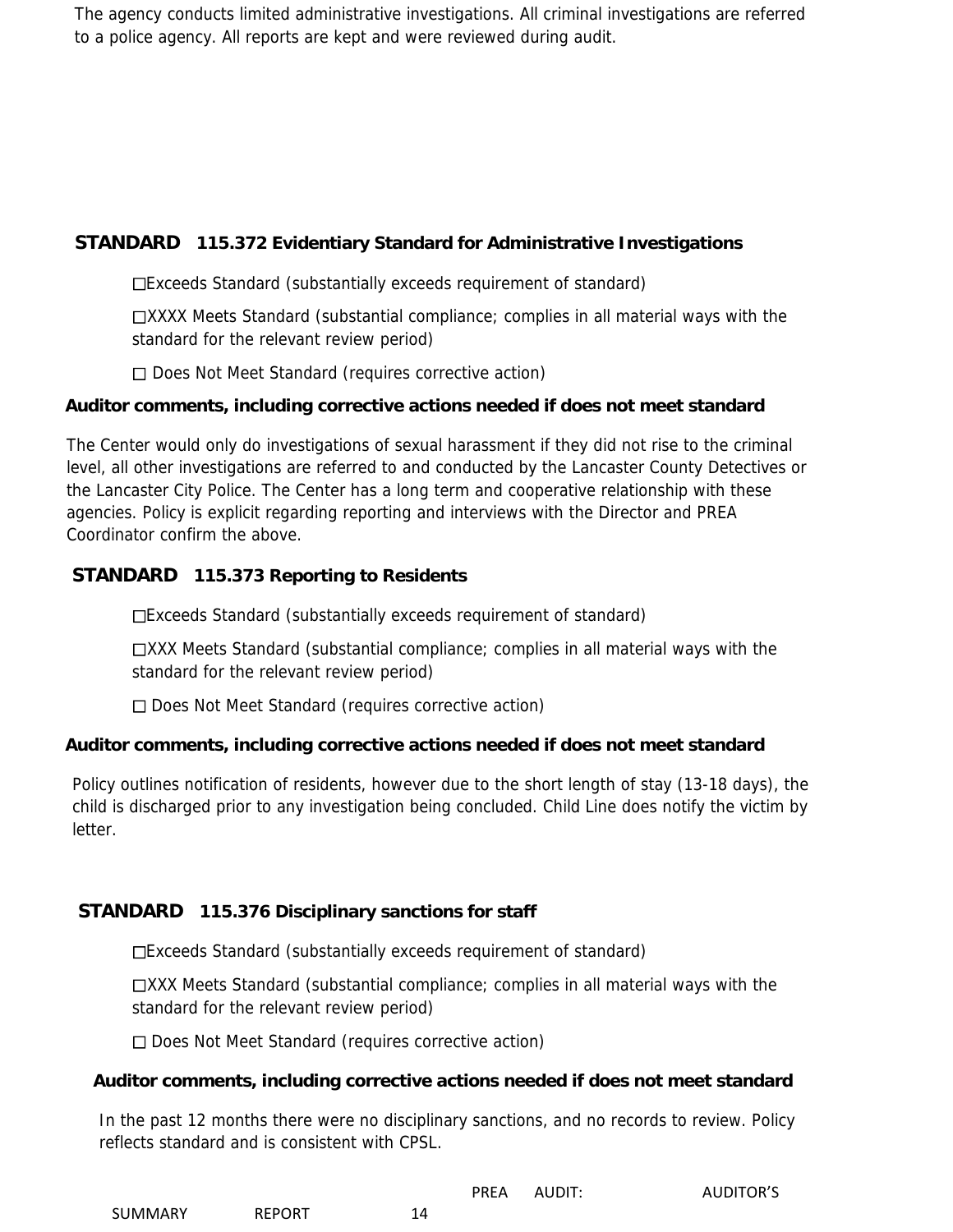#### **STANDARD 115.377 Corrective Action for Contractors and Volunteers**

Exceeds Standard (substantially exceeds requirement of standard)

XXXX Meets Standard (substantial compliance; complies in all material ways with the standard for the relevant review period)

 $\Box$  Does Not Meet Standard (requires corrective action)

#### **Auditor comments, including corrective actions needed if does not meet standard**

There were no corrective actions for volunteers, because there were no incidents in the past 12 months. However, CPSL requires anyone in the facility who has contact with children to be reported and put on a safety plan. They are treated the same as staff.

#### **STANDARD 115.378 Interventions and Disciplinary sanctions for residents**

Exceeds Standard (substantially exceeds requirement of standard)

XXX Meets Standard (substantial compliance; complies in all material ways with the standard for the relevant review period)

□ Does Not Meet Standard (requires corrective action)

#### **Auditor comments, including corrective actions needed if does not meet standard**

Policy includes taking such things as mental health into consideration, however there have been no disciplinary sanctions for residents. I interviewed both the director as well as the child reporting to confirm above

#### **STANDARD 115.381 Medical and Mental Health Screenings**

Exceeds Standard (substantially exceeds requirement of standard)

XXX Meets Standard (substantial compliance; complies in all material ways with the standard for the relevant review period)

 $\Box$  Does Not Meet Standard (requires corrective action)

#### **Auditor comments, including corrective actions needed if does not meet standard**

Interviewed staff responsible for administering the risk screening and saw a documented example of a child who scored high on the Vulnerability assessment and was offered appropriate Medical and Mental Health follow up. Additionally, all children are offered Medical and Mental Health Care and there is a sign off sheet for children who decline care.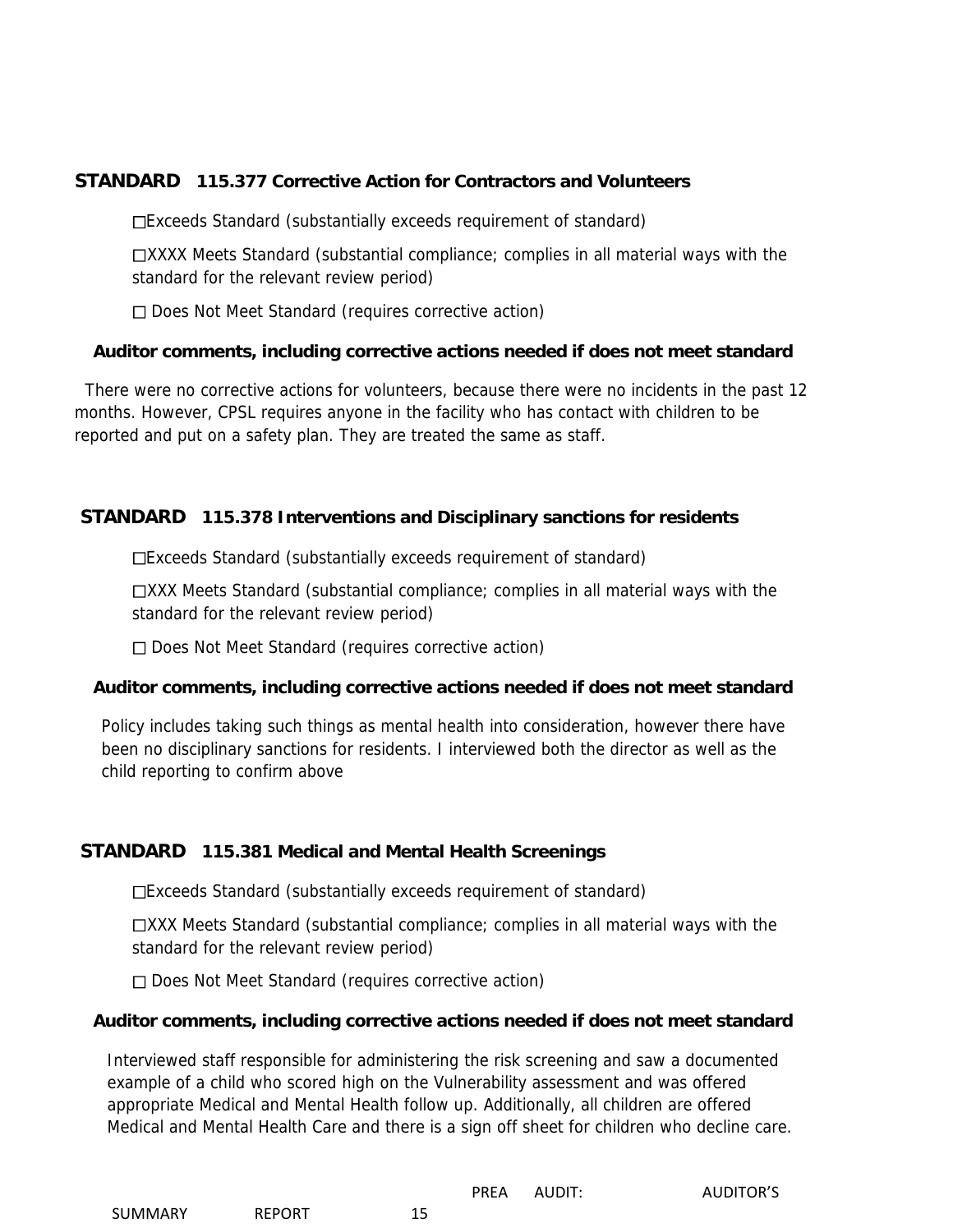This information is confidential and kept in the medical department. Residents under 18 do not need to give consent, those over 18 are advised.

#### **STANDARD 115.382 Access to emergency medical and mental health services**

Exceeds Standard (substantially exceeds requirement of standard)

XXX Meets Standard (substantial compliance; complies in all material ways with the standard for the relevant review period)

 $\Box$  Does Not Meet Standard (requires corrective action)

#### **Auditor comments, including corrective actions needed if does not meet standard**

All children receive emergency as well as routine medical and mental health care. Prime Care provides medical services and Lancaster General Hospital provides both emergency and forensic exams for victims of sexual abuse. There is no cost. All children receive STD Testing and females receive pregnancy testing. I saw documentation of this and interviewed two girls, who told me they received both tests.

#### **STANDARD 115.383 Ongoing medical and mental health care for sexual abuse victims and abusers**

 $\Box$  Exceeds Standard (substantially exceeds requirement of standard)

 $\Box$  XXXXMeets Standard (substantial compliance; complies in all material ways with the standard for the relevant review period)

 $\Box$  Does Not Meet Standard (requires corrective action)

#### **Auditor comments, including corrective actions needed if does not meet standard**

The short length of stay (13-18 days) does not allow for continuing care, however both medical and mental health treatment are provided as needed for as long as necessary, by both Prime Care Providers and the Victim Advocate agency, YMCA. At discharge children are provided with after care information for ongoing care.

#### **STANDARD 115.386 Sexual Abuse Incident Reviews**

Exceeds Standard (substantially exceeds requirement of standard)

XXX Meets Standard (substantial compliance; complies in all material ways with the standard for the relevant review period)

| _______ |               |    | <b>PREA</b> | AUDIT: | <b>AUDITOR'S</b> |
|---------|---------------|----|-------------|--------|------------------|
| SUMMARY | <b>REPORT</b> | 16 |             |        |                  |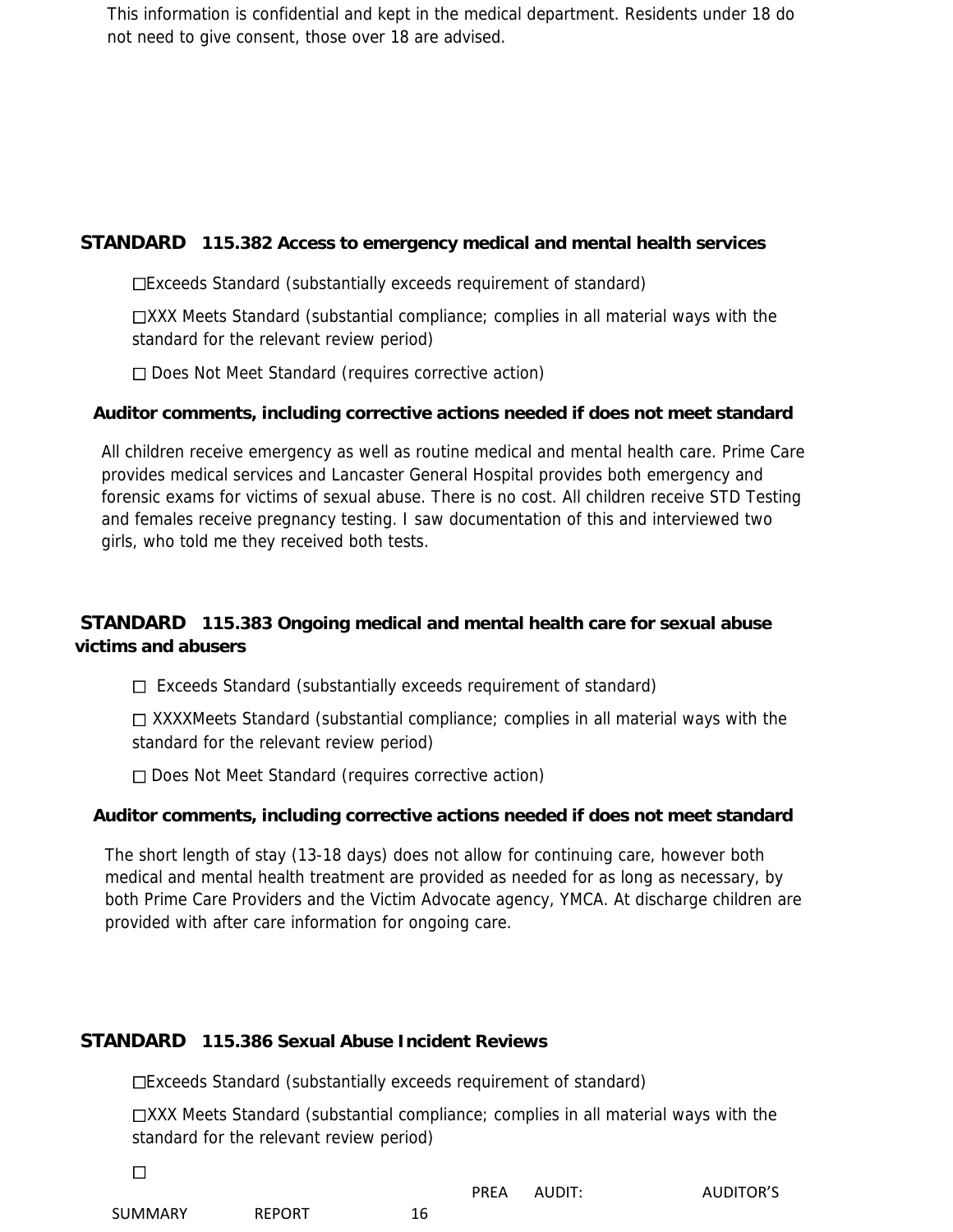Does Not Meet Standard (requires corrective action)

#### **Auditor comments, including corrective actions needed if does not meet standard**

There have been no founded cases of sexual abuse or harassment, however the policy calls for an incident review that takes all listed areas into consideration. Interviews with PREA Coordinator, PREA Manager, Shelter Supervisor, and Trainer, indicate that they would implement needed changes as a result of the report. The team consists not only of upper level administrators and medical, but outside agencies as well.

#### **STANDARD 115.387 Data Collection**

Exceeds Standard (substantially exceeds requirement of standard)

XXX Meets Standard (substantial compliance; complies in all material ways with the standard for the relevant review period)

 $\Box$  Does Not Meet Standard (requires corrective action)

#### **Auditor comments, including corrective actions needed if does not meet standard**

Due to the fact that PREA Policy and Procedure has been in effect for less than a year, data collection is ongoing. It will be aggregated and reviewed on a regular basis, according to policy.

#### **STANDARD 115.388 Data review for Corrective Action**

Exceeds Standard (substantially exceeds requirement of standard)

XXX Meets Standard (substantial compliance; complies in all material ways with the standard for the relevant review period)

□ Does Not Meet Standard (requires corrective action)

#### **Auditor comments, including corrective actions needed if does not meet standard**

The policy states the data will be collected, compiled and published on the website after being approved by the Director and the PREA Coordinator with the appropriate information redacted.

#### **STANDARD 115.389 Data storage, publication, and destruction**

Exceeds Standard (substantially exceeds requirement of standard)

 $\Box$  XXX Meets Standard (substantial compliance; complies in all material ways with the standard for the relevant review period)

□ Does Not Meet Standard (requires corrective action)

| <b>SUMMARY</b> | <b>REPORT</b> |  |
|----------------|---------------|--|
|                |               |  |